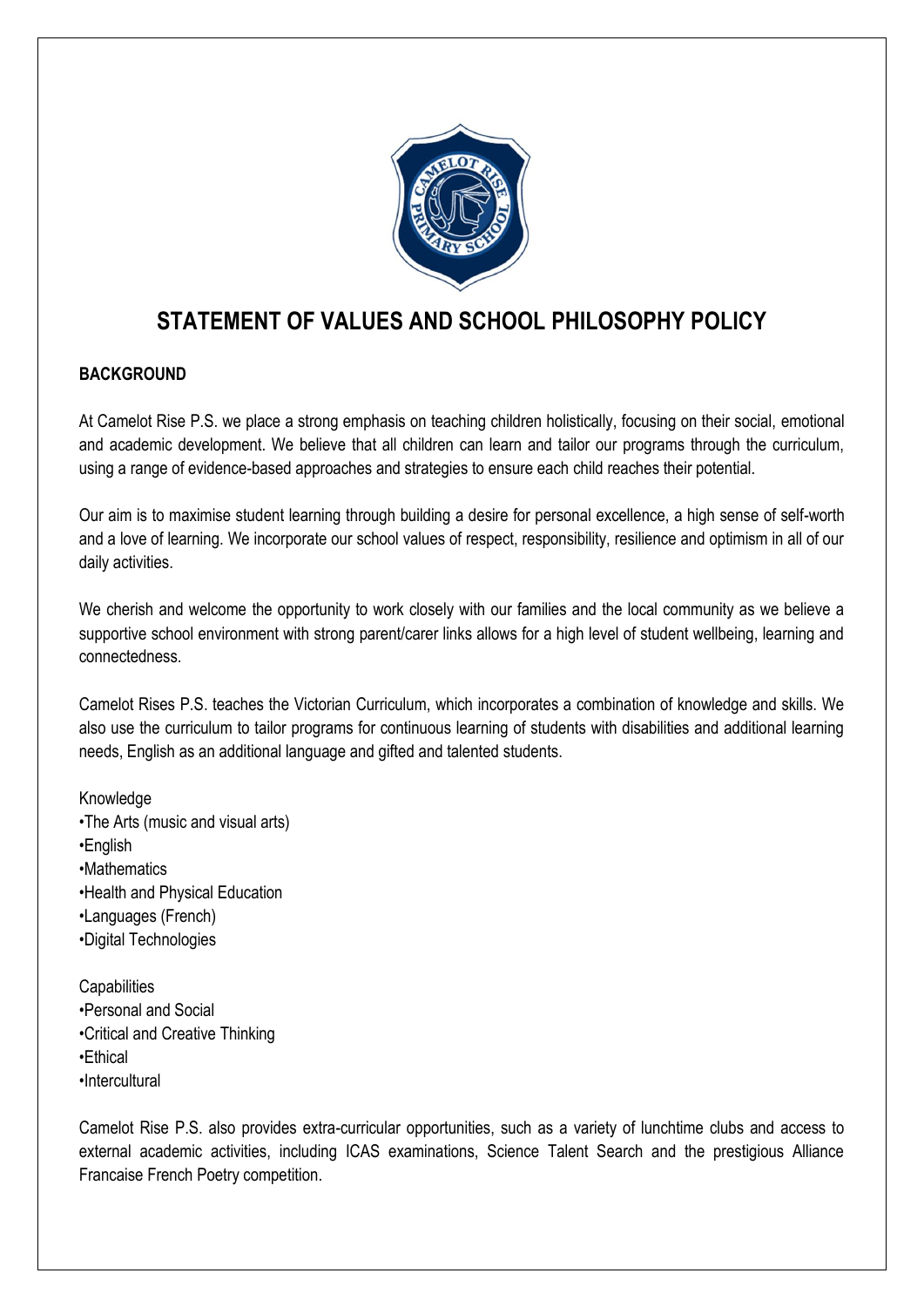#### **POLICY**

Purpose: To maximise student learning through building a desire for personal excellence, a high sense of self-worth and a love of learning.

Vision: Our vision is to be a connected community learning, growing and achieving together.

Motto: Where legends begin

#### Values:

OPTIMISM - Optimism means being positive and trying to see the good in thing.

RESPONSIBILITY - Responsibility means taking ownership of our actions and making wise choices

RESPECT - Respect means being accepting and considerate of yourself, others' feelings and differences. It means using good manners and caring for the environment.

RESILIENCE - Resilience means staying positive even after facing setbacks and challenges.

#### Environmental context:

*Social* 

• We strive to achieve a connected and cohesive learning culture which values the contributions of our students, parents, teachers and the wider community.

The community is demographically and culturally diverse.

Parental involvement is a key feature of the school. Parents have high aspirations for their children and high expectations of the school.

#### *Environmental*

Learning spaces have become more flexible to accommodate the requirements of effective teaching and learning.

• A master plan for development has been created in the last two years, based on flexible internal and external learning spaces in an effort to create an environment where people love to learn.

• Specialist area spaces provide environments which support the development of physical, musical, artistic and language skills and knowledge.

The ample and varied outdoor space encourages interaction, cooperation and appreciation and facilitates positive play.

#### *Educational*

We take a holistic approach to learning where the aim is to develop individuals who are excellent learners and excellent people.

• There is a commitment to developing inquiring learners who develop the skills, knowledge and dispositions to support them in the learning now and into the future.

Structures exist to support all students in their learning, including students who require extension and those needing further support to get to where they're meant to be.

#### *Technological*

• Technology is easily accessible to students across all year levels, the aim is to provide a variety of 'fit for purpose' tools to support effective teaching and learning.